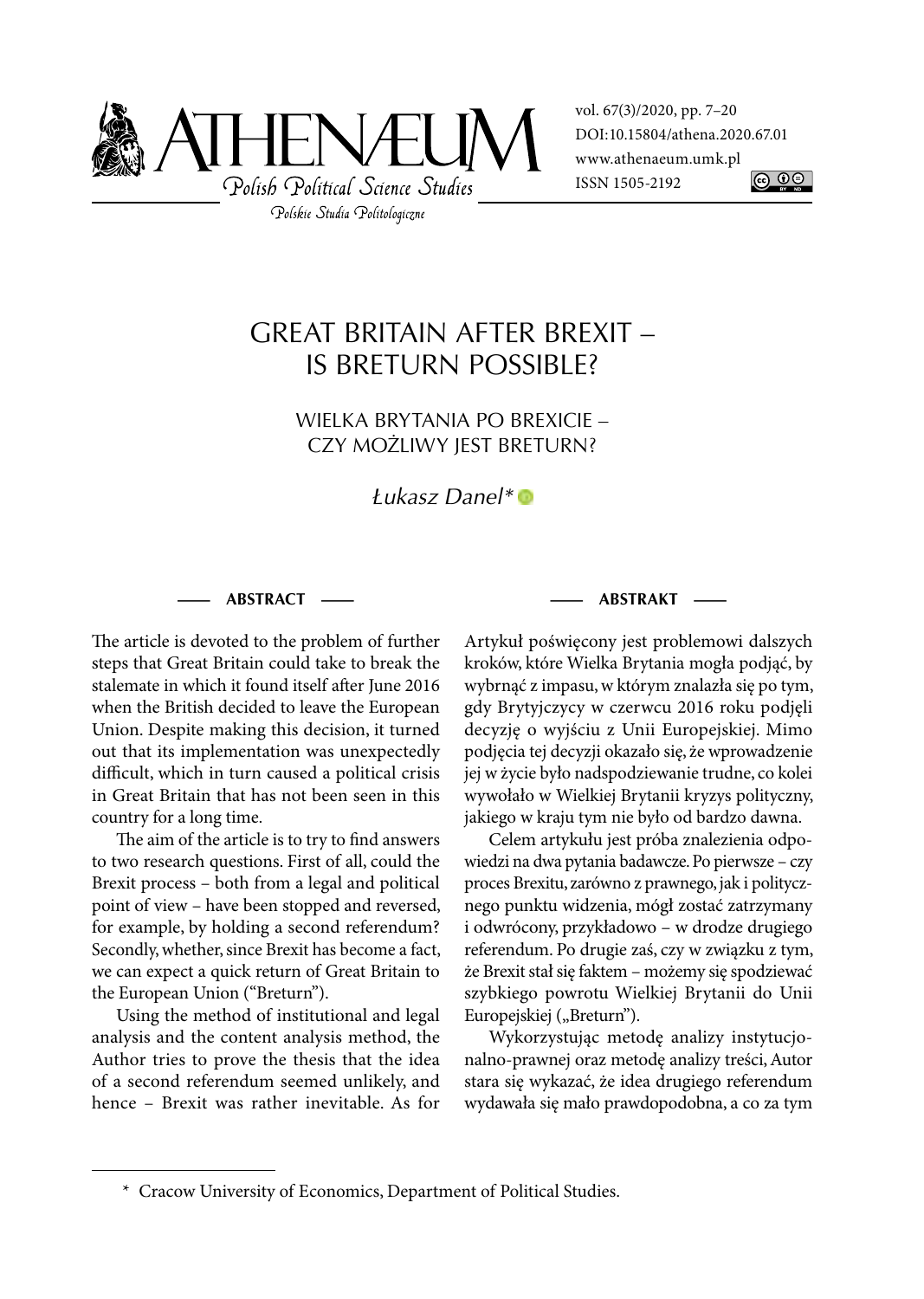"Breturn" – this scenario also looks unrealistic, as it would involve various legal and political obstacles as well as practical inconveniences for Great Britain.

**Keywords**: Brexit; Breturn; Great Britain; European Union; referendum

idzie – Brexit był raczej nieunikniony. Jeśli zaś chodzi o "Breturn" – scenariusz taki również wygląda na mało realistyczny, gdyż jego ziszczenie wiązałoby się z różnego rodzaju przeszkodami natury prawnej i politycznej, jak również z praktycznymi niedogodnościami dla Wielkiej Brytanii.

**Słowa kluczowe**: Brexit; Breturn; Wielka Brytania; Unia Europejska; referendum

## INTRODUCTORY REMARKS

When in June 2016, in a nationwide referendum, the British decided to leave the European Union, it could be predicted that the process of leaving the Union – for many reasons – will not be easy. It is enough to mention that this is an absolutely unprecedented situation, because so far the European Union has only accepted new members. And even if Article 50 of the Treaty on the European Union introduced for the first time a procedure for a member state to withdraw voluntarily from the EU, this has never been put into practice before.

Nevertheless, probably no one was able to predict that Brexit would be so complicated that even postponing its deadline two times made it so difficult to bring the intended results. This was undoubtedly a problem for both parties. From the Brussels perspective, this impasse showed that the European Union could not bring the whole process to an end, which only intensified the already noticeable divisions within it, at the same time strengthening the Eurosceptic political parties and movements in EU member states. In London, in turn, we were observing a growing political and constitutional crisis, manifesting itself in the change of the prime minister, a paralysis of the functioning of the British parliament, as well as a radical conflict between the government and the opposition. The confusion of British citizens was rarely mentioned, although it seemed that they were increasingly losing faith in their institutions, as well as trust in political elites and the entire political system. British democracy, which had long been a role model in Europe and beyond, gave the impression of being in a serious crisis, which until recently seemed almost unimaginable.

In parallel to the debate about the date and conditions of Brexit, as well as very advanced preparations for this process, there was also a discussion in Great Britain on the annulment of the decision to leave the European Union, in other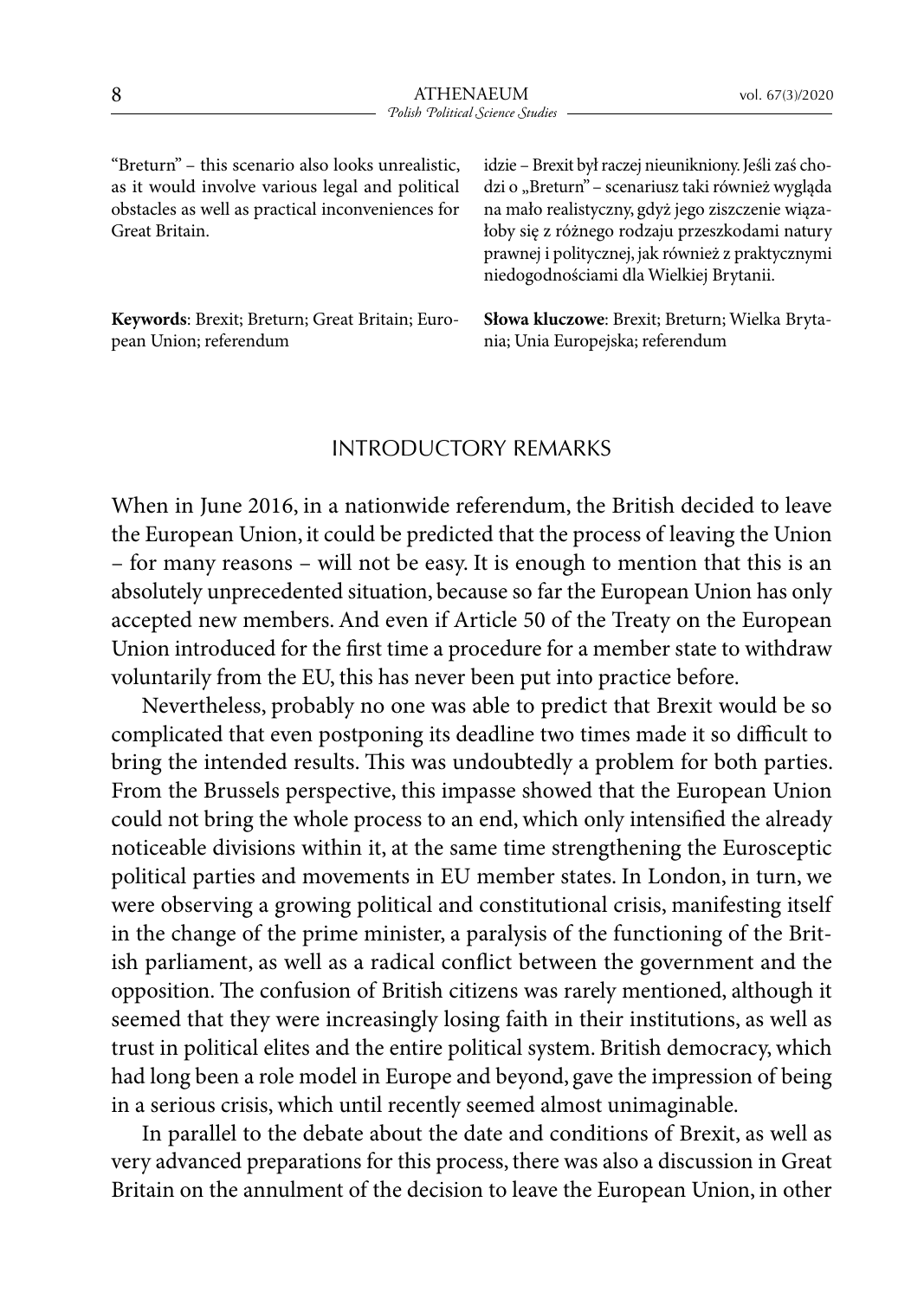words – the revocation of Article 50 invoked on 29 March 2017. And even if it was legally possible, it was hard to imagine that British politicians would have taken such a step without prior approval from the citizens expressed in a second referendum. The second referendum initiative appeared soon after the 2016 referendum results had been announced. There were in fact a couple of different options that could have been put to such a referendum. And though it was usually said, that a further Brexit referendum could have particularly been aimed at approving the withdrawal agreement negotiated by the British government in Brussels, one of its viable options was also a direct question whether the United Kingdom should have remained a member state of the EU. That could have, if the majority of voters answered 'yes', led to the cancellation of Brexit. On the other hand, assuming that Great Britain – regardless of the content of the agreement, or even whether it was concluded at all – would leave the European Union anyway, the "Breturn" initiative appeared, boiling down to the fact that after some time Great Britain could simply return to the EU.

The aim of the article is to try to find answers to two research questions based on the problems outlined above. First of all, could the Brexit process have been stopped or even reversed from a legal and political point of view? Secondly, assuming that Great Britain would eventually cease to be the member state of the European Union, can we expect its return to this organization in the near future, and if so – under what conditions and on what terms?

The author will try to prove the thesis that the idea of a second referendum was highly unlikely, because it would have led to even greater chaos than the one experienced by the British in their country. Similarly, the rapid return of Great Britain to the European Union also seems unlikely – it is not so much legal issues or treaty restrictions as practical and political factors that can stand in the way. To address the research problem outlined above, both the institutional and legal analysis method and content analysis method are used.

## THE POTENTIAL REVOCATION OF ARTICLE 50

The question whether Brexit could have been stopped is actually a question whether the invocation of Article 50 of the Treaty on the European Union is a reversible or irreversible decision. This article – enacted by the Treaty of Lisbon on 1 December 2009 – recognises the right of a member state to withdraw from the European Union as well as depicts the procedure according to which such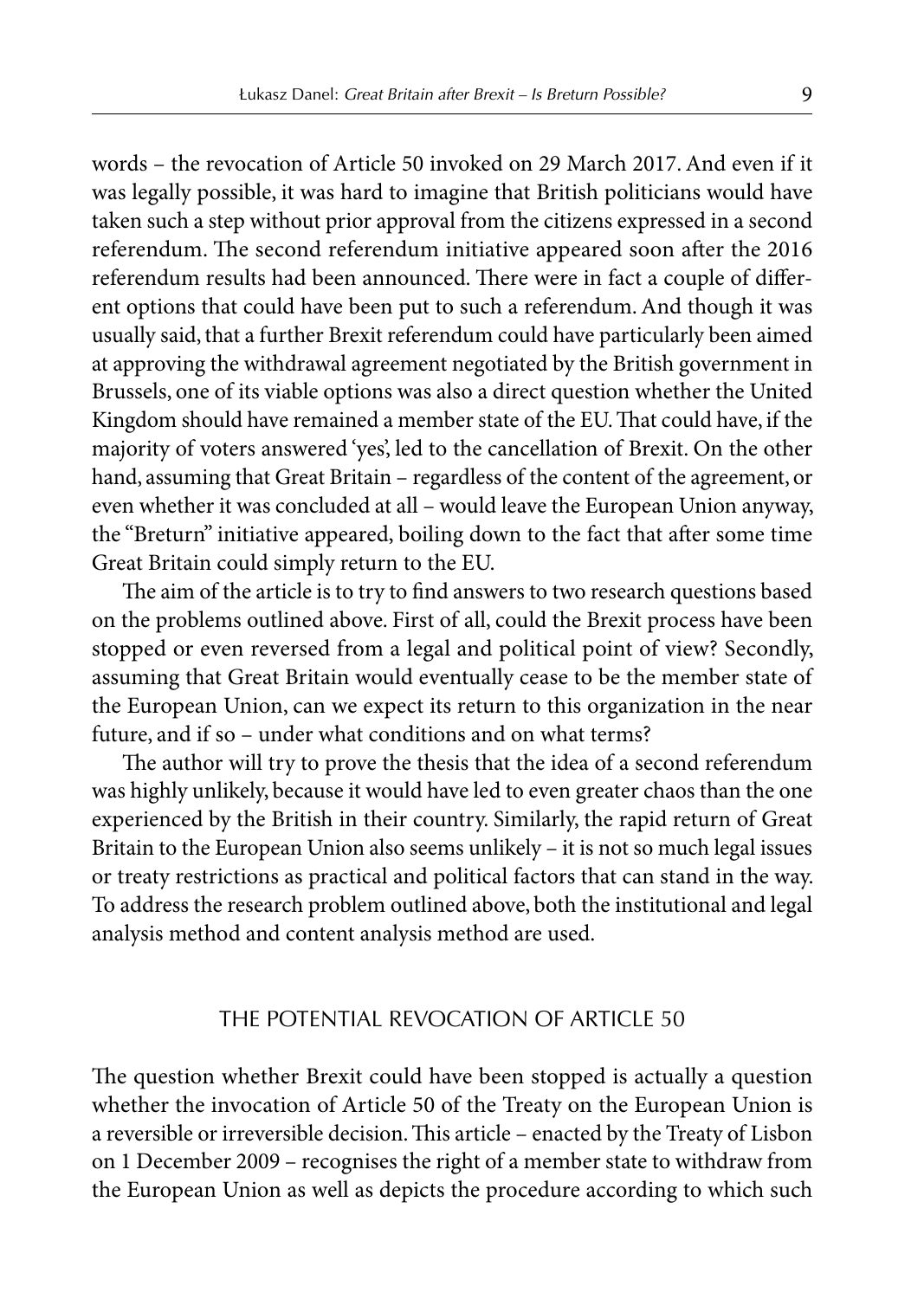a withdrawal may be carried out. The Treaty makes no mention of what happens when a member state wants to revoke an earlier decision. Therefore, in order to answer the question whether the notification of the decision to leave the EU – after such notification had been made by a member state – can still be annulled, we must consider this situation both in legal and political terms.

From a legal point of view the answer to this question seems pretty obvious – of course it still can be annulled. This is primarily in line with the Vienna Convention on the Law of Treaties – a special agreement which entered into force in 1980 and regulates treaties between states. The Convention allows a state to revoke its decision to withdraw from any international treaty which means that this provision could also have been applied to Brexit. In December 2018, the European Court of Justice confirmed this interpretation when it ruled that the United Kingdom could unilaterally, by simply writing a letter to the European Council, revoke Article 50 of the Treaty on the European Union. And it could have been done without the unanimous consent of the remaining 27 member states represented in the European Council (Judgment in Case C-621/18, 2018). Moreover, according to the ruling, the decision to revoke Article 50 is expected to be "unequivocal and unconditional" what should be understood in such a way that a given state must clearly indicate that its will is to retain its status as a member state of the European Union. It also suggests that the UK could not have revoked Article 50 in order to extend the transition period for more than two years buying this way more time to prepare itself for the whole process.

Regarding time limits, one more point of the court decision should be emphasized. The European Court of Justice ruled that the possibility to revoke Article 50 exists for as long as a withdrawal agreement – which sets the terms of departure – concluded between the EU and that member state has not entered into force. If no such agreement has been concluded, revocation may take place for as long as the two-year period from the date of the notification of the intention to withdraw from the EU has not expired. In case of any extension of that two-year period given by the remaining member states, the potential revocation of Article 50 may also take place during this extended period (Judgment in Case C-621/18, 2018).

As it has been rightly noted by some lawyers, the ruling of the European Court of Justice was not surprising at all. If – according to the Treaty on the European Union – it is each member state's sovereign decision to leave the EU, then exactly the same sovereign decision should be to revoke that intention. In other words, the final decision on further membership in the European Union belonged only to the United Kingdom. If it finally decided to revoke Article 50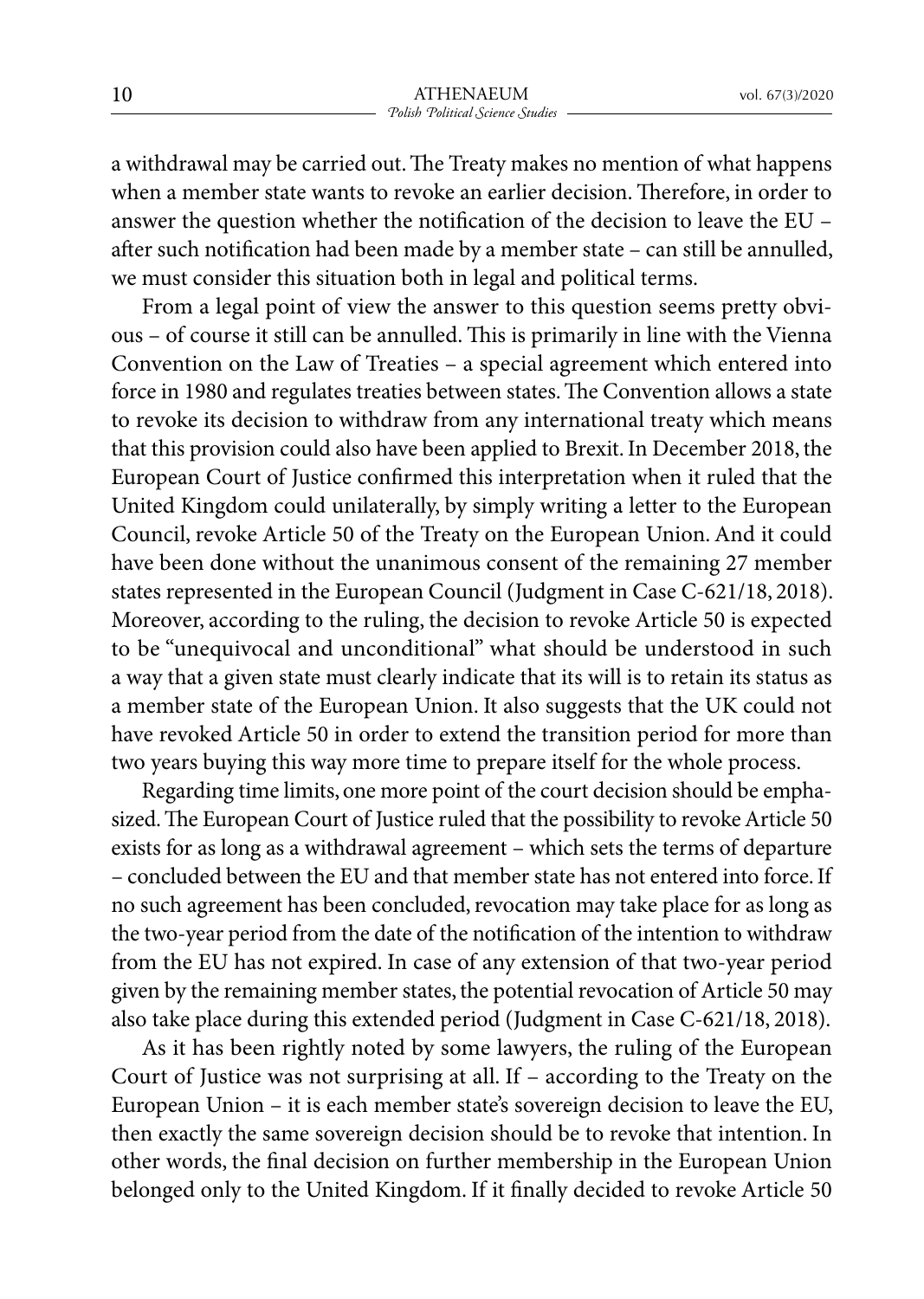and remain in the EU, it would have basically happened automatically and the EU could not have imposed any additional conditions in this regard (Petrucci, 2018). What is more, the European Court of Justice ruled that such a revocation confirms the EU membership of the member state concerned under terms that are unchanged, which means that the United Kingdom would then have remained a member state of the European Union on exactly the same terms as it had before (so including keeping, e.g., its opt-outs or the famous budget rebate). If it happened, that would have simply brought the withdrawal procedure to an end as if nothing had happened.

So from a legal point of view, Great Britain's decision to leave the European Union could have been reversed, and therefore Brexit could have been stopped. For this to have happened, first of all, political will and, secondly, formal notification of this intention were needed. The legal perspective is, however, only one side of the coin. The other one is definitely more complicated and it is related to political conditionings of the potential revocation of Article 50. According to the European Court of Justice, the revocation must be decided following a democratic process in accordance with national constitutional requirements. Given the fact that the British constitutional system is relatively complicated, this opens up room for new discussion.

Naturally, the European Court of Justice has in no way suggested which institution of the British political system should have made a potential decision to revoke Article 50. Whether it was to be the parliament or the government would have had to be determined by the British themselves. Theoretically the government could have done it itself (so without consulting parliament) by using Royal Prerogative. However, the use of prerogative was already challenged during the course of the Brexit process. It happened at the beginning of 2017 when the government intended to invoke Article 50. The Supreme Court of the United Kingdom ruled then that triggering the EU exit process required the consent of the parliament (R [on the application of Miller and another], 2016). In other words a special act of parliament was needed for this decision to be effective. It can therefore be assumed that in the case of the potential revocation of Article 50 the procedure would have been the same – such a decision probably could not have been made by the government without the prior consent of the parliament. If, in turn, the parliament wanted to force the government to revoke Article 50, that could have happened if majority of MPs were able to take control of parliamentary business and instruct the prime minister to do so. Such a situation had also already taken place in the Brexit process (Schraer, 2019).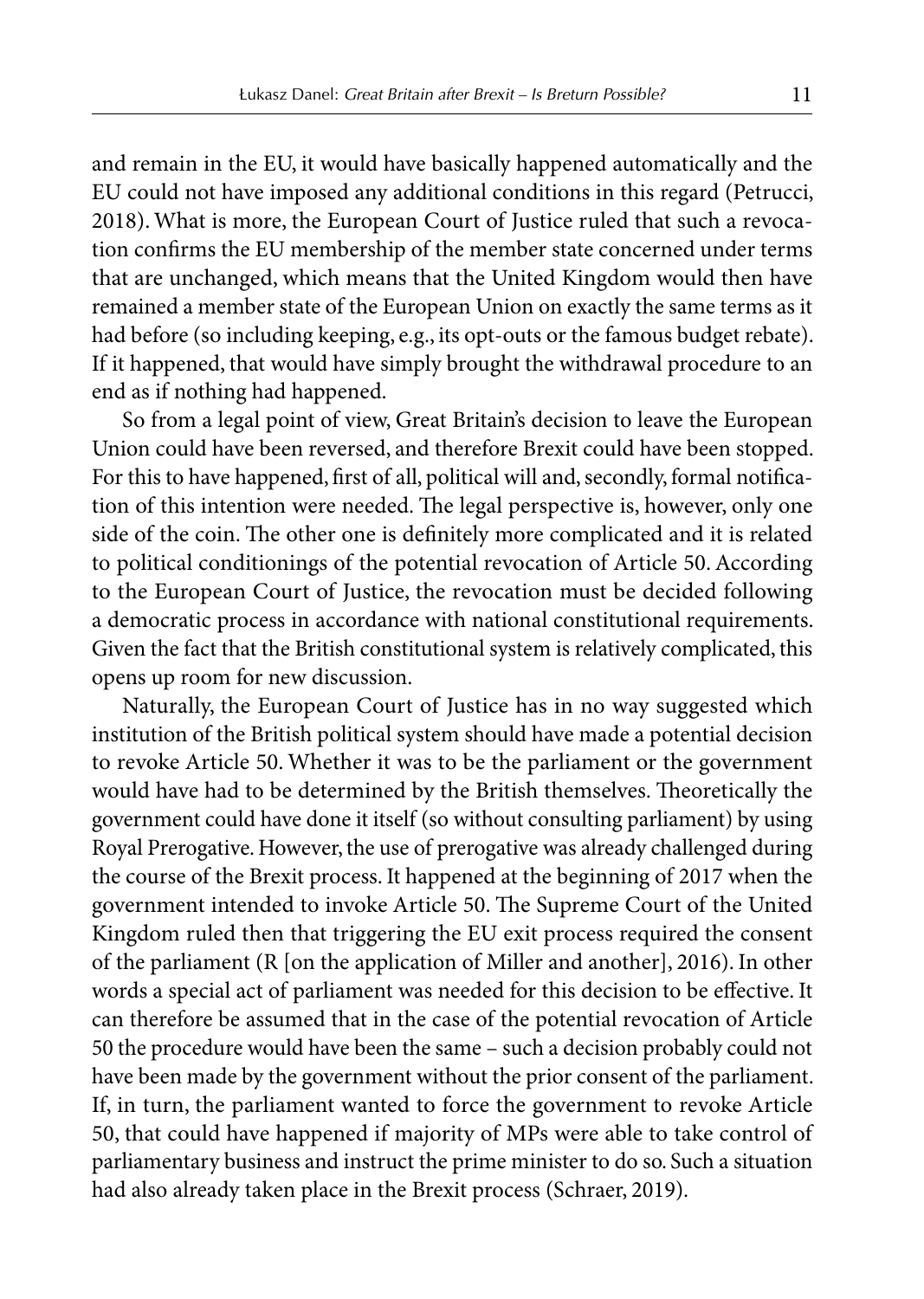One should also remember about potential political and social implications of such a decision. The revocation of Article 50 could surely have been interpreted as the violation of the will of the British people expressed in the referendum. This in turn would have carried the risk of social protests and maybe even revolt. On the other hand, it is also worth emphasizing that a petition submitted to the UK Parliament petitions website calling on the government to revoke Article 50 of the Treaty on European Union, and remain a member state of the European Union (so called "Revoke Article 50 and remain in the EU petition") received more than 6 million signatures, which is a record number in the history of the British parliament (Petitions UK Government and Parliament, 2019).

#### THE IDEA OF A SECOND REFERENDUM

The potential revocation of Article 50 – no matter who would ultimately be entitled to make such a decision – could have been preceded by another Brexit referendum. To the question whether another referendum on Brexit was still possible there is only one correct answer – of course it was. According to the principle of parliamentary sovereignty, that would have only required special legislation passed by the British parliament, just like in case of the Brexit referendum that was held on 23 June 2016.

In fact, the first calls for a further referendum on Brexit (called by some a 'People's Vote') appeared shortly after the original vote. Initially, these calls resulted from the expectation that British citizens would be able to have the final say on the withdrawal agreement, that is, the deal negotiated between the British government and the European Union – that they would be able to either accept or reject it. Such expectations were expressed by both politicians and representatives of different pressure groups and well as other socio-political movements or expert groups. On the contrary, the opponents of the referendum argued that another vote would lead to even greater social divisions and social unrest and would undermine the idea of democracy.

The first e-petition calling for a second referendum received more than 4 million signatures. It is worth explaining that the petition was started yet before the first referendum by leave activists who were expecting another result (at that time polls suggested 'remain' would win). The petition opted for the second vote in case the turnout did not exceed 75% and the winning option did not get more than 60% of a vote (Petitions UK Government and Parliament, 2016). However,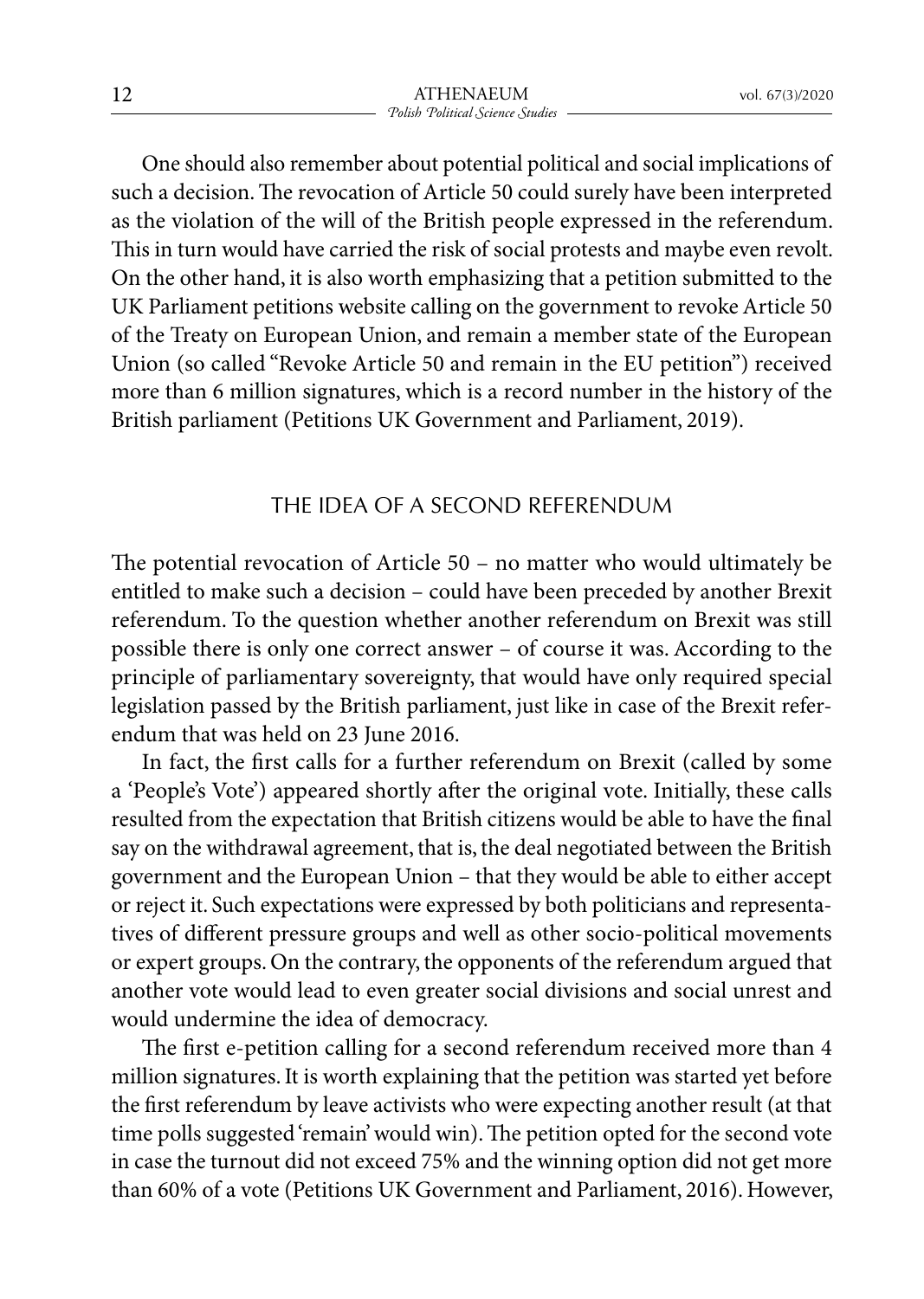after the debate in parliament, the petition was rejected. The government argued that it was a "once in a generation vote" (Slawson, 2016). What is more, at that time opinion polls indicated that only around 30% of the public supported the idea of a second referendum.

In 2017, in the electoral campaign before the United Kingdom general election, the Liberal Democrats (though earlier fairly divided on this issue), the Green Party as well as several minor political parties publicly advocated a second referendum. Individual Tory and Labour politicians expressed similar opinions, though this was not the official agenda of any of these parties. In April 2018, a pressure group "People's Vote" was launched by pro-European activists, 'remain' supporters as well as local politicians, individual MPs, public figures and some celebrities. It called for a public vote on the final text of the withdrawal agreement negotiated between the United Kingdom and the European Union (People's Vote, https://www.peoples-vote.uk). At that time some of the polls showed that in case of a second referendum around 60% of voters, if they had the chance to do so, would vote in favour of staying in the European Union. That would mean that, compared to the first referendum, more than 2,5 million Britons changed their minds and withdrew their support for Brexit. That is why "People's Vote" organized several multi-million demonstrations and held lots of campaign rallies – primarily in London but also throughout the UK – during which people demanded a second referendum. They were accusing the leaders of the 'leave' camp of misinformation and emphasized the need for a referendum using the argument that the terms of Brexit were unknown to the public at the time of the original referendum. When they are finally known, the British should be able to make a final decision regarding their country. "People's Vote" proposal was to allow a choice between 'accept the deal' (and thus – leave) and 'remain'. Such subject of the referendum was also accepted by almost all of the third parties.

Within the Conservative Party two groups emerged representing two different, clashing positions. One of them were supporters of hard bargaining with Brussels, who in the event of failure of these talks were ready to accept the socalled "no-deal Brexit". The other group, led by the Prime Minister Theresa May, showed more conciliatory attitude towards Brussels and opted for a compromise with the EU that would be acceptable to most of the MPs. Neither of these two groups officially supported the second referendum because – according to May's famous expression – "Brexit means Brexit".

For the Labour Party, in turn, the idea of the second referendum, just like the whole of Brexit, has become, over time, an extremely difficult political problem.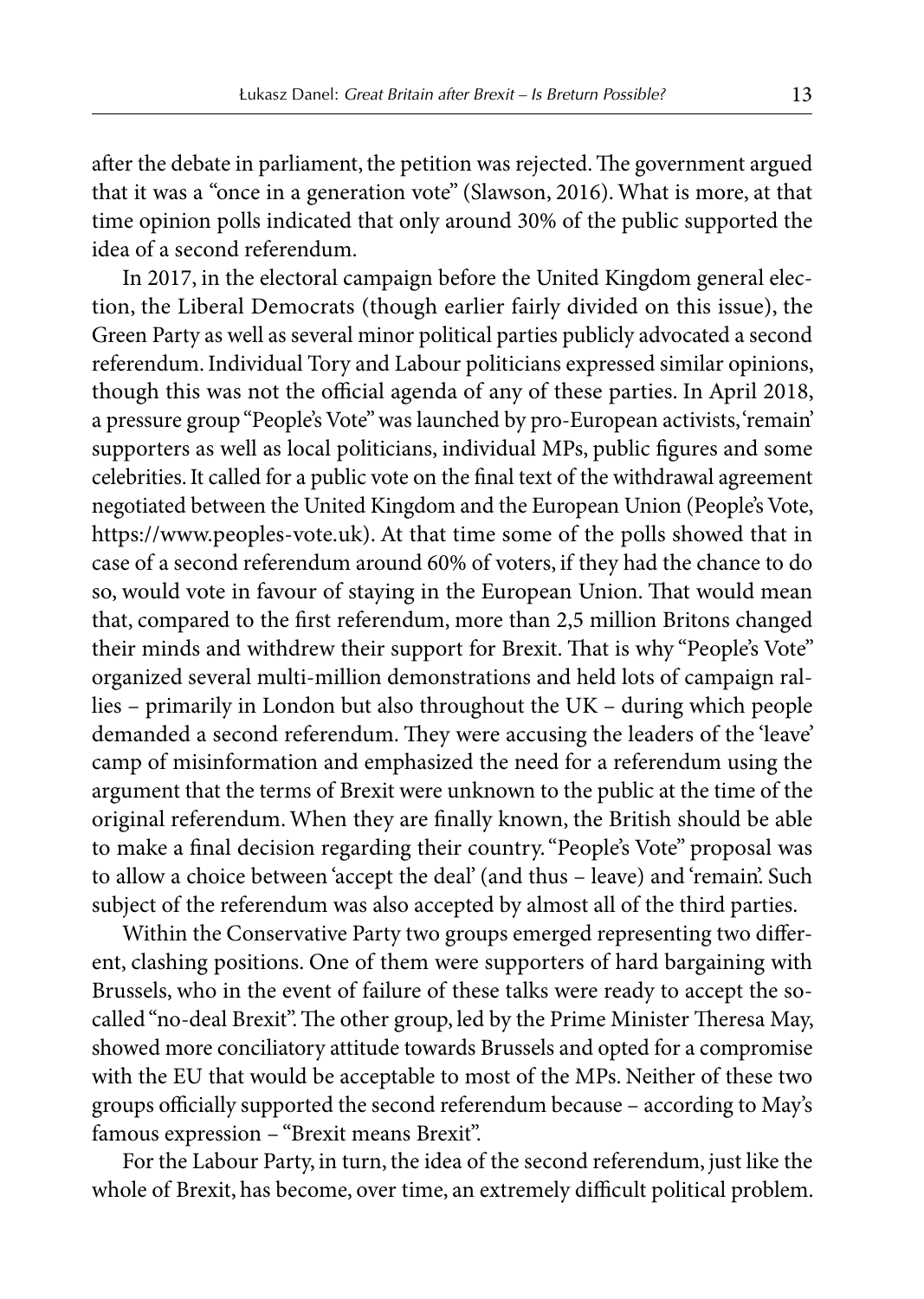In the fight for party leadership in 2016, Jeremy Corbyn rejected the idea of a second referendum whereas his opponent – Owen Smith – pledged to support it. One of the turning points in this process was the declaration issued in September 2018 by Frances O'Grady, the leader of Labour's close ally – Trades Union Congress (TUC). She said that she would demand "a popular vote" unless the government struck "the deal that working people need" with the EU (BBC News, 2018). Soon after, at the party conference, delegates voted overwhelmingly for a motion that calls for a second referendum in the event that parliament fails to approve an eventual deal. This was a significant change in the position of the party leadership though still without a clear call for a second referendum. The situation changed even more after seven MPs decided to leave the Labour Party and establish "The Independent Group" (TIG)<sup>1</sup> . They were soon joined by one more Labour MP as well as three Tory MPs. What brought them all together was dissatisfaction with how their party leaders were dealing with Brexit and their support for a second referendum on EU membership (The Independent Group for Change, n.d.). This forced the Labour leadership to take a risky move and officially back a second referendum (with 'remain' as an option) if the party should fail to get its own version of a Brexit deal passed (Elgot, 2019). In September 2019, the Labour Party went a step further announcing that the next Labour manifesto would include a commitment to hold a referendum in which people will be able to decide whether they want Great Britain to leave the EU in accordance with the negotiated agreement, or whether they want Great Britain to remain the EU member state.

It is also worth mentioning that the proposal for a second referendum was three times rejected by the British parliament in March and April 2019. On 14 March, MPs rejected an amendment (tabled by one of the members of TIG) which called for a second Brexit referendum. The motion was rejected by 334 votes to 85 with vast majority of the Labour MPs abstaining (Votes in Parliament, https://votes.parliament.uk). On 27 March and 1 April, two rounds of so called 'indicative votes' took place. Each time they included a proposal for a second referendum but both of them failed to get enough support in the House of Commons (268–295 and 280–292).

The public opinion on the second referendum has also shifted since 2016. According to different polls, the number of referendum supporters equalled the one of its opponents. The results of the polls differ slightly because they depend

 $^{\rm 1}$  Its current name is "The Independent Group for Change".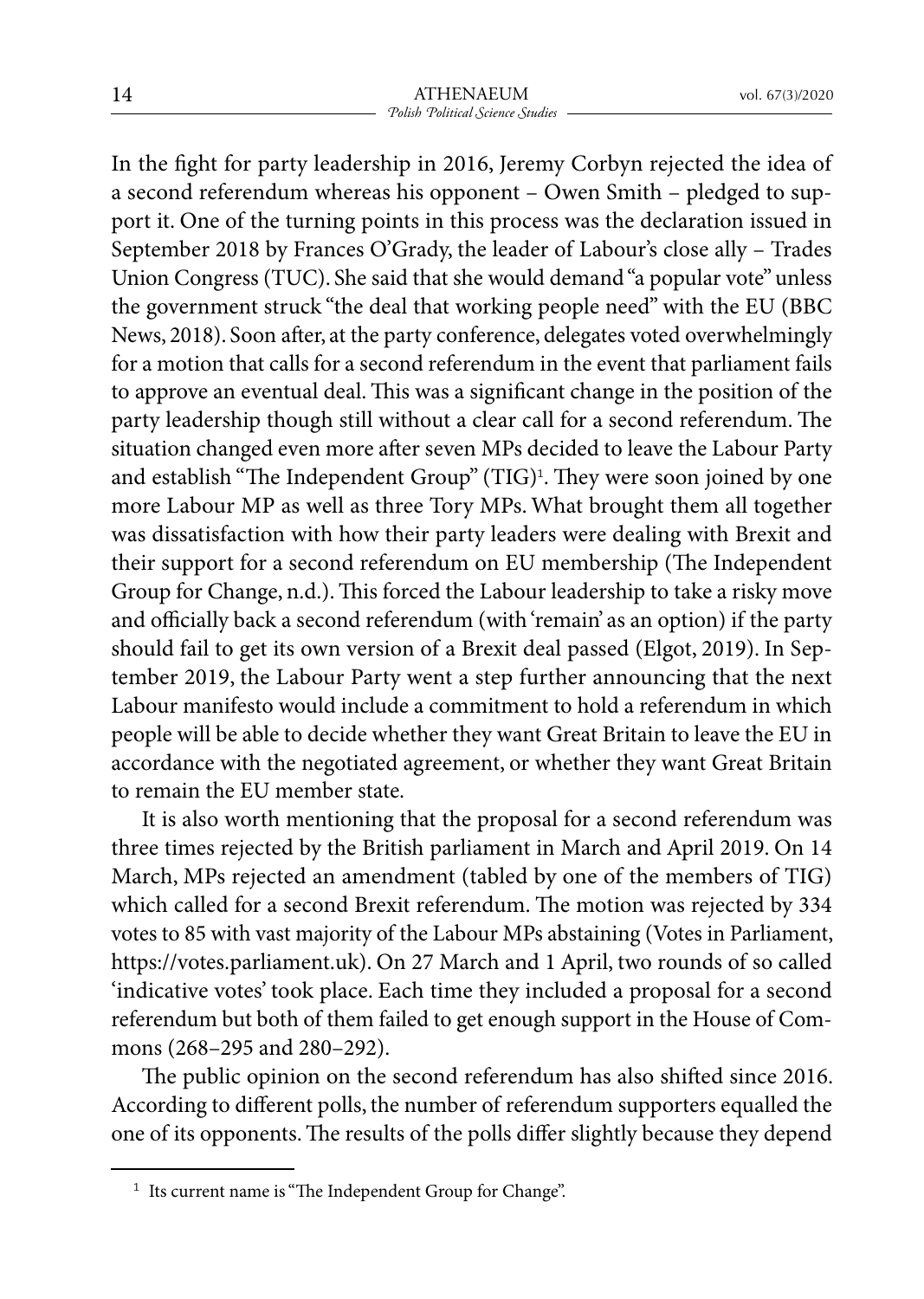on the content of the question about the various referendum options given to the respondents, but regardless of this the British citizens seem to be much more willing to have the final say on Brexit in 2019 than they were in 2016–2018<sup>2</sup> .

As for the subject of the referendum, and thus the possible referendum question, many different ideas and suggestions have emerged. The most popular of them was a potential choice between remaining in the European Union and approving the negotiated withdrawal agreement, though other options were also taken into consideration. The authors of a report prepared in October 2018 by the Constitution Unit of the University College London emphasized that any further referendum must first and foremost be very carefully designed to maximize public legitimacy for the final decision, no matter what it would be. This was particularly important at a time when the political divide in the United Kingdom was so deep that politics was evoking very negative and often even confrontational emotions among citizens (Sargeant, Renwick, & Russell, 2018, pp. 3–4). The report identified three viable options that could have been put to a second referendum: accepting the deal negotiated by the government, remaining in the EU, or leaving without a deal. The option of negotiating a different deal was excluded as unsuitable for such a referendum. Regarding different question formats that could have been presented to voters, in principle two scenarios seemed most likely – either a choice between 'deal' and 'remain', or a three-option referendum: the two above-mentioned and additionally 'no deal' (Sargeant et al., 2018, p. 58).

Holding a second referendum on Brexit, which is also worth remembering, would have carried some risk. No matter which option would ultimately have been chosen and what question would ultimately have been put before the voters, this would have caused controversy among the British. To make sure that the result of such a referendum would have been accepted by all sides of political discourse, the whole process would have had to be as legitimate as possible. That included the principles of running a referendum campaign, proper conduct of voting as well as asking a clear question with unambiguous and precise answer options (Sargeant et al., 2018, p. 8).

 $2$  For detailed results of different polls regarding the second referendum and Brexit, see e.g.: https://whatukthinks.org/eu/.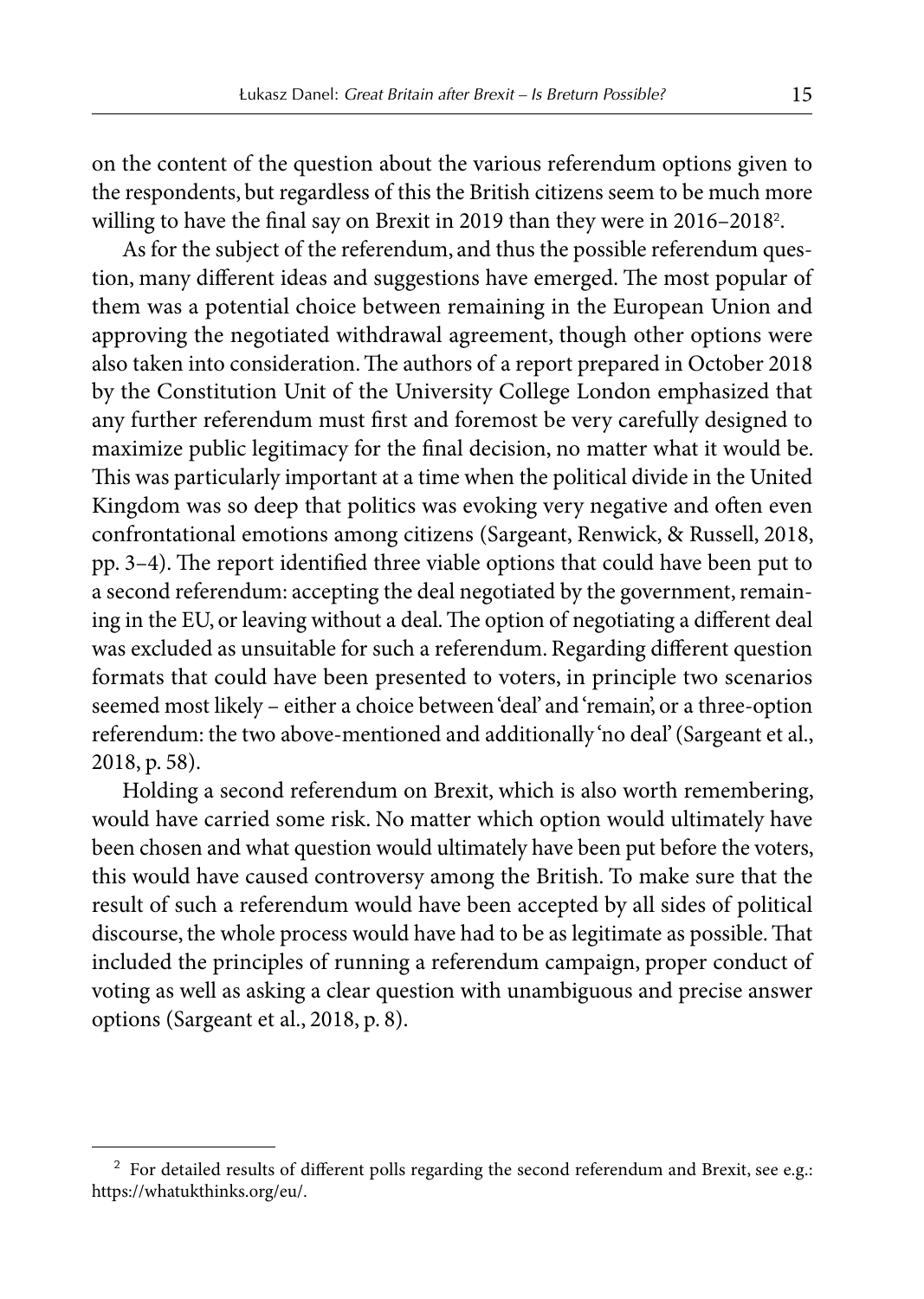## BRETURN – FICTION OR A REAL SCENARIO?

Taking into consideration everything that has happened in the British politics since the 2016 referendum, it could be assumed that the chances of calling a second referendum were, for many reasons, rather low. All signs pointed to great determination of the British government, and above all the Prime Minister Boris Johnson himself, to finalize Brexit as soon as possible, even if it meant leaving the European Union without any deal. That is why Brexit seemed inevitable. No politician, especially the leader of one of the two main parties, would have been brave enough to play *va banque* and, for example, revoke Article 50 or strive for another referendum at all costs. Authorization to do this had not been granted to the government even once – neither by the parliament (above-mentioned 'indicative votes'), nor by the British society, invariably very divided on Brexit. Therefore, mainly for this reason, making such decisions would have been definitely too risky and maybe even politically suicidal.

In general, there was no favourable climate in Great Britain to take such action. The political configuration in the British parliament meant the continuation of Theresa May's government policy, and perhaps even a more demanding attitude and a more radical approach to talks with Brussels. On the other hand, it was also hard to expect another snap election, as for both the Conservative Party and the Labour Party, its results could have been devastating. Therefore, Prime Minister Johnson did everything to deliver the will of the British people, i.e., bring Brexit to an end.

However, quite unexpectedly, another snap election was called, and after the landslide victory of the Conservative Party, the entire Brexit process significantly accelerated. The United Kingdom left the European Union on 31 January 2020. A transition period during which the UK must comply with all EU rules and laws is expected to last until 31 December 2020. A question can therefore now be asked whether we should expect UK's return to the European Union after some time. In this context, it is also worth mentioning the declarations of some European politicians like Jean-Claude Juncker or Donald Tusk who had repeatedly, yet before Brexit happened, expressed the hope that Great Britain would reconsider its decision because its withdrawal from the EU would lead to mutual losses and would be economically devastating for both sides.

The idea of so called "Breturn", as it was dubbed on some social media, could come true under several conditions. First of all, the post-Brexit reality would have to be definitely more difficult for Great Britain than even the most pessimistic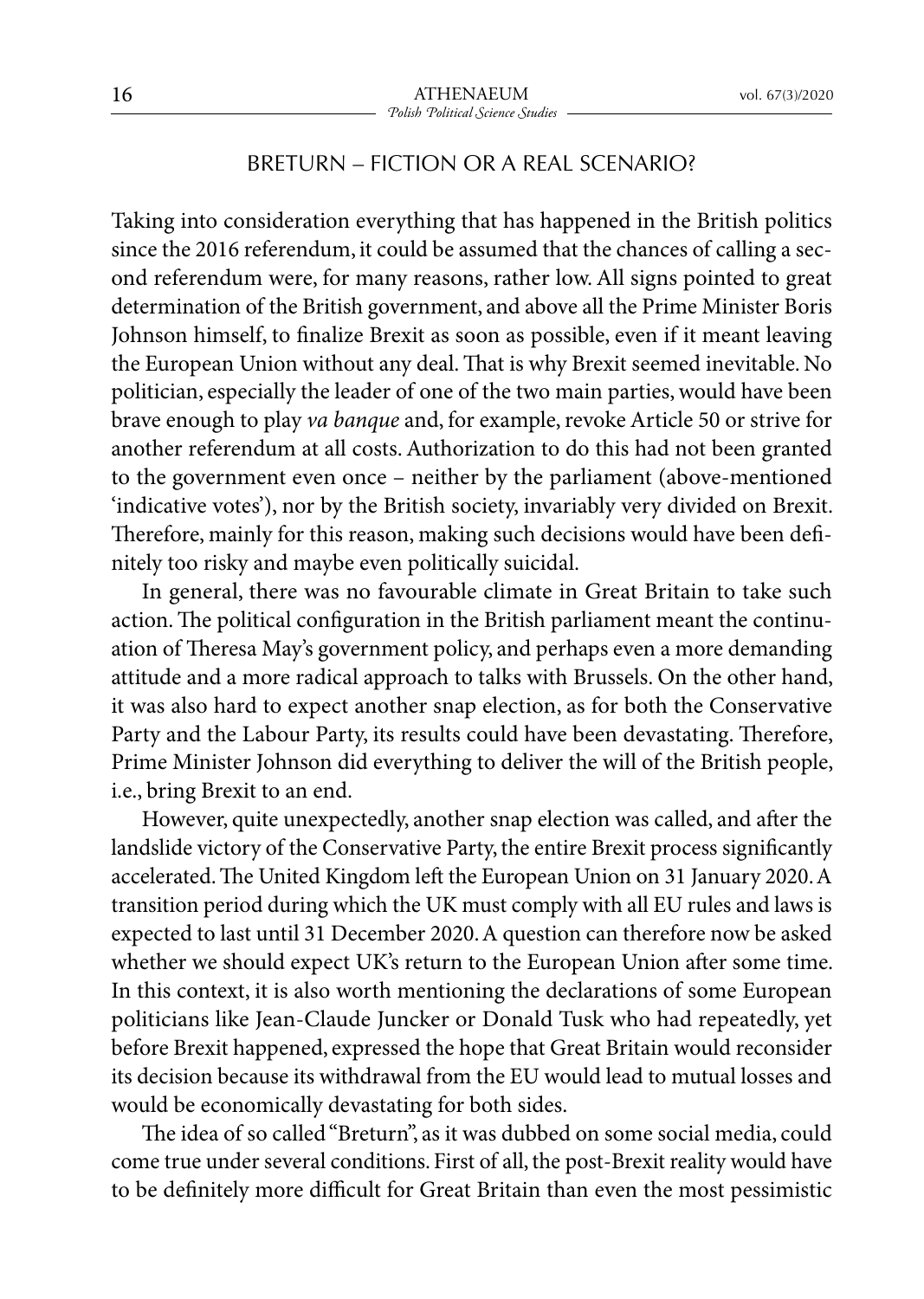forecasts and predictions made by some experts and economists. It is worth remembering that, according to the architects of Brexit, Great Britain decided to to leave the European Union not without a reason. In their vision Great Britain is supposed to be stronger outside the EU than it was as its member state. However, if it is not going to happen, there is a huge chance that after some time the British could be willing to return to the European Union.

Of course, in the current situation, this can only be seen as one of the potential scenarios for the future. Many factors will determine whether this scenario becomes reality. Much will depend on what kind of losses – both the economic and political ones – Brexit will bring for Great Britain. This, in turn, is very difficult to predict, especially when it comes to economic repercussions. It is no secret that this area is the most sensitive for the British. In fact, since the referendum, there have been serious warnings expressed by different economists that the Brexit's side effects may be very far-reaching and devastating for both the British and even the global economy. The most serious warnings are about the British currency, the London stock market and the banking sector – some banks have already started to look for new offices on the European continent, e.g., in Paris or in Frankfurt. What is more, due to the high uncertainty about the future, a lot of companies have postponed making investments in the United Kingdom (Lynn, 2016). And this was just the beginning.

From the legal point of view – according to the Article 49 of the Treaty on the European Union – if one day Great Britain decides to rejoin the European Union, having formally left, it would be able to apply for re-admission to the Union practically at any time. It is very likely that such a decision would have to be taken by the British in a referendum. However, regardless of the procedure, this would involve the need to negotiate the terms of such new membership, like in the case of any other state that wants to join the European Union.

Even if one day the British are willing to re-join the EU, the Union will probably not be as generous as before and will not agree to such opt-outs that have so far allowed Great Britain to keep its currency or to stay outside the Schengen zone. Let alone the famous British budget rebate negotiated by the Margaret Thatcher's government. Such issues and complexities, as well as many additional ones, would be on the table once again. From this point of view, it was probably better for the British not to leave the European Union at all than to leave and after some time try to come back to it.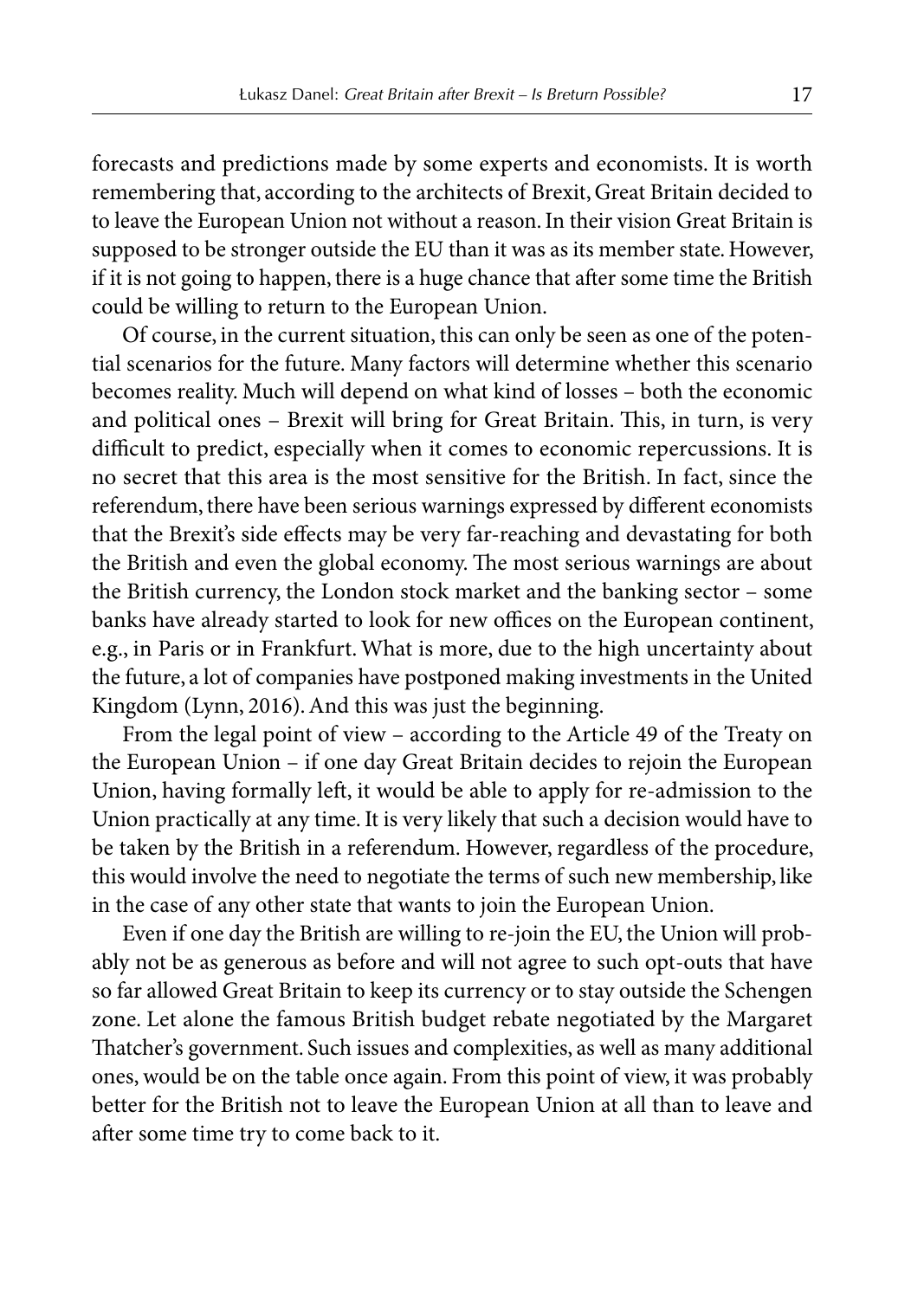## SUMMARY

On one side, it could have been predicted that the process of leaving the European Union, after being part of it for more than 40 years (originally within the European Communities, since 1993 within the EU) would not be smooth and easy for Great Britain. Obviously, it should be taken into account that the European Union, as a political entity, may be characterized as a supranational organization, which means that the integration within it is very advanced. In certain areas the EU has exclusive competence to make European law which, according to one of the basic principles of the European integration, is superior to the national law of EU member states. EU's institutions have very broad powers that go far beyond the classical scope of competence known from other international organizations.

On the other side, however, it could not have been predicted that Brexit would bring so much complications. Over the three and a half years since the 2016 referendum, it turned out that neither the British government nor the British parliament could bring this process to an end. During this period of time various politicians were responsible for negotiations with the European Union on behalf of the government and – as a result of the political deadlock – even a change of prime minister took place. Let alone a snap election or the UK's Supreme Court ruling that the suspension of parliament was unlawful. The British parliament, which shortly after the referendum reserved itself the right to finally accept the withdrawal agreement, rejected three different versions of such an agreement, which forced the government to ask the EU for two extensions – the second of which until 31 October 2019. The parliament itself was not able to come up with any alternative scenario. In three memorable series of so called 'indicative votes', none of the options obtained the required majority in the House of Commons. What is more, the famous Benn Act (European Union [Withdrawal], 2019), passed by the parliament in September 2019 required the prime minister to seek another extension if (by 19 October) no new deal was reached. Once again it strengthened the parliament which had to give its consent not only to a withdrawal agreement but also to a potential no-deal Brexit.

All these complications led to a situation in which considerations on whether Great Britain should revoke Article 50, and therefore remain in the EU, became more and more serious and took on new meaning. More and more discussions also began over the possible second referendum, which could have also resulted in Great Britain remaining a member state of the European Union. All these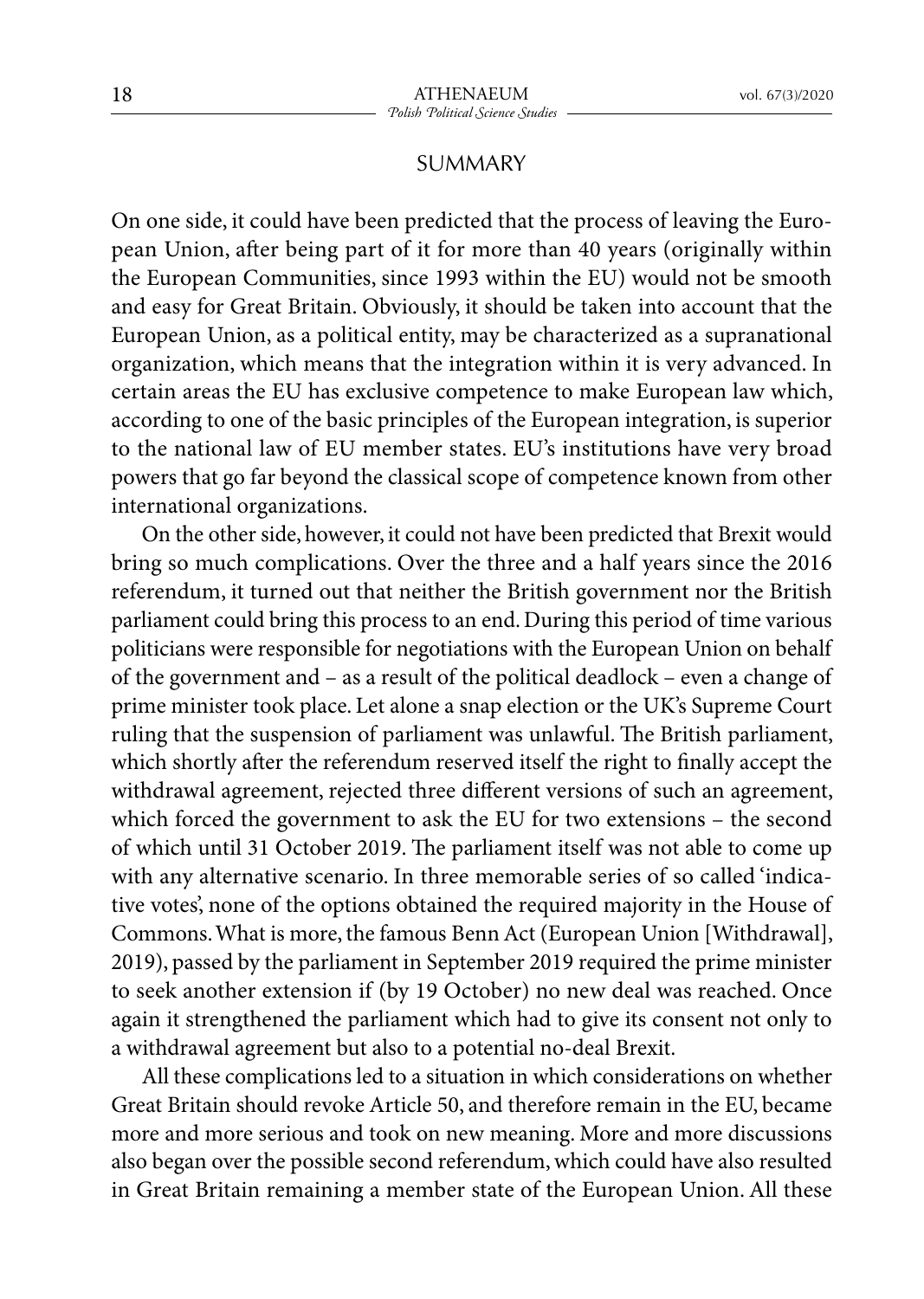discussions ended with the UK snap election held on 12 December 2019. After the victory of the Conservative Party, the final decision to leave the European Union was only a matter of time. This in turn has led to the growing popularity of the idea of "Breturn" which would make it possible to treat Brexit only as a transitory phenomenon.

The aim of the article was to prove a thesis that the idea of a second referendum was highly unlikely. One might say that so many strange and difficult to predict things had happened around Brexit, that nothing was excluded. However, a second referendum, even though expected by a significant part of the public opinion, would have probably been a step too far and led to even greater political chaos. On the other hand, it was also hard not to take into account the arguments that the British should be able to have the final say on Brexit – once the terms of the withdrawal agreement were known or once it was known whether such an agreement would be signed at all. There were no legal obstacles for such a referendum to take place, just as there were no legal obstacles for the British government to decide by itself to revoke Article 50. Nevertheless, the legal perspective would not have been sufficient to justify such a decision. In this particular case, political circumstances were far more important than the legal ones. And these were extremely complex and risky since Brexit – with a withdrawal agreement or without it – seemed to be inevitable.

As for the possible "Breturn", its most important determinant is time, i.e., how Great Britain will be doing outside the EU and whether the pessimistic scenarios written by some politicians, experts and economists will become reality. If so, everything is possible, though there are lots of procedural and political factors that could stand in the way.

Once it seemed that accession to the European Union has such far-reaching consequences that no country will decide to voluntarily leave this organization. It turned out that is not necessarily true anymore. That is why also a return scenario should not definitely be ruled out.

References:

- BBC News (2018, September 9). *Brexit: TUC Issues New EU Referendum Warning to May*. Retrieved from: https://www.bbc.com/news/uk-politics-45464115.
- Elgot, J. (2019, February 25). Jeremy Corbyn: We'll Back a Second Referendum to Stop Tory No-deal Brexit.*The Guardian*. Retrieved from: https://www.theguardian.com/ politics/2019/feb/25/labour-to-back-moves-for-second-brexit-referendum.